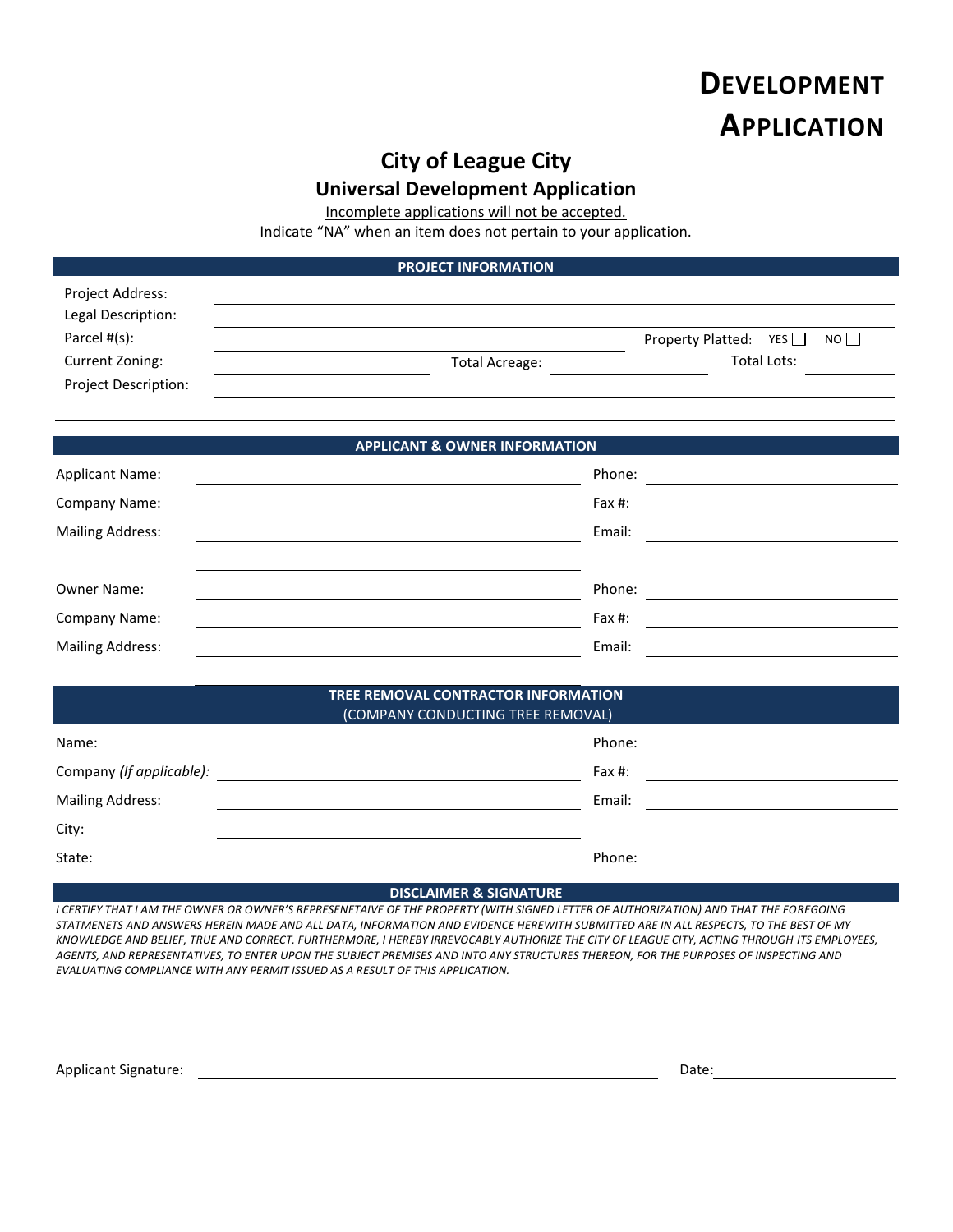

# **City of League City Universal Development Application**

### **LETTER OF AUTHORIZATION**

Have property owner complete and sign, if applicant differs from property owner.

Owner Name

Owner Address

City, ST Zip

 $\overline{\phantom{a}}$ 

\_\_\_\_\_\_\_\_\_\_\_\_\_\_\_\_\_\_\_\_\_\_\_\_\_\_\_\_\_\_\_\_\_

\_\_\_\_\_\_\_\_\_\_\_\_\_\_\_\_\_\_\_\_\_\_\_\_\_\_\_\_\_\_\_\_\_

\_\_\_\_\_\_\_\_\_\_\_\_\_\_\_\_\_\_\_\_\_\_\_\_\_\_\_\_\_\_\_\_\_

Date

Planning Department City of League City 500 W Walker Street League City, TX 77573

Dear City of League City Planning Department:

|                                                   | certify that I am the owner of the project property located at                                                                                                                                                                                                                                                                                                                                                                                                                                                                                                                                                     |
|---------------------------------------------------|--------------------------------------------------------------------------------------------------------------------------------------------------------------------------------------------------------------------------------------------------------------------------------------------------------------------------------------------------------------------------------------------------------------------------------------------------------------------------------------------------------------------------------------------------------------------------------------------------------------------|
|                                                   | and that the forgoing statements and answers                                                                                                                                                                                                                                                                                                                                                                                                                                                                                                                                                                       |
|                                                   | herein made and all data, information and evidence herewith submitted are in all respects to the best of my                                                                                                                                                                                                                                                                                                                                                                                                                                                                                                        |
| knowledge and belief, true and correct. I appoint | with the company                                                                                                                                                                                                                                                                                                                                                                                                                                                                                                                                                                                                   |
|                                                   | to act as my representative for this project. I agree to be responsible for                                                                                                                                                                                                                                                                                                                                                                                                                                                                                                                                        |
| fees paid.                                        | payment of all bills due to the City of League City related to this application. Furthermore, I authorize employees,<br>agents and representatives of the City of League City to enter and inspect the subject premises, including land and<br>structures, to evaluate existing and proposed conditions as they relate to the submitted application. I understand<br>that any material misrepresentation of this application, failure to comply with ordinances, and/or failure to remit<br>payment for services can lead to delays in this project – up to and including rejecting the project and forfeiting any |
| Please contact me directly at                     | if you have any questions.                                                                                                                                                                                                                                                                                                                                                                                                                                                                                                                                                                                         |
| Sincerely,                                        |                                                                                                                                                                                                                                                                                                                                                                                                                                                                                                                                                                                                                    |

Owner Name \_\_\_\_\_\_\_\_\_\_\_\_\_\_\_\_\_\_\_\_\_\_\_\_\_ Owner Signature \_\_\_\_\_\_\_\_\_\_\_\_\_\_\_\_\_\_\_\_\_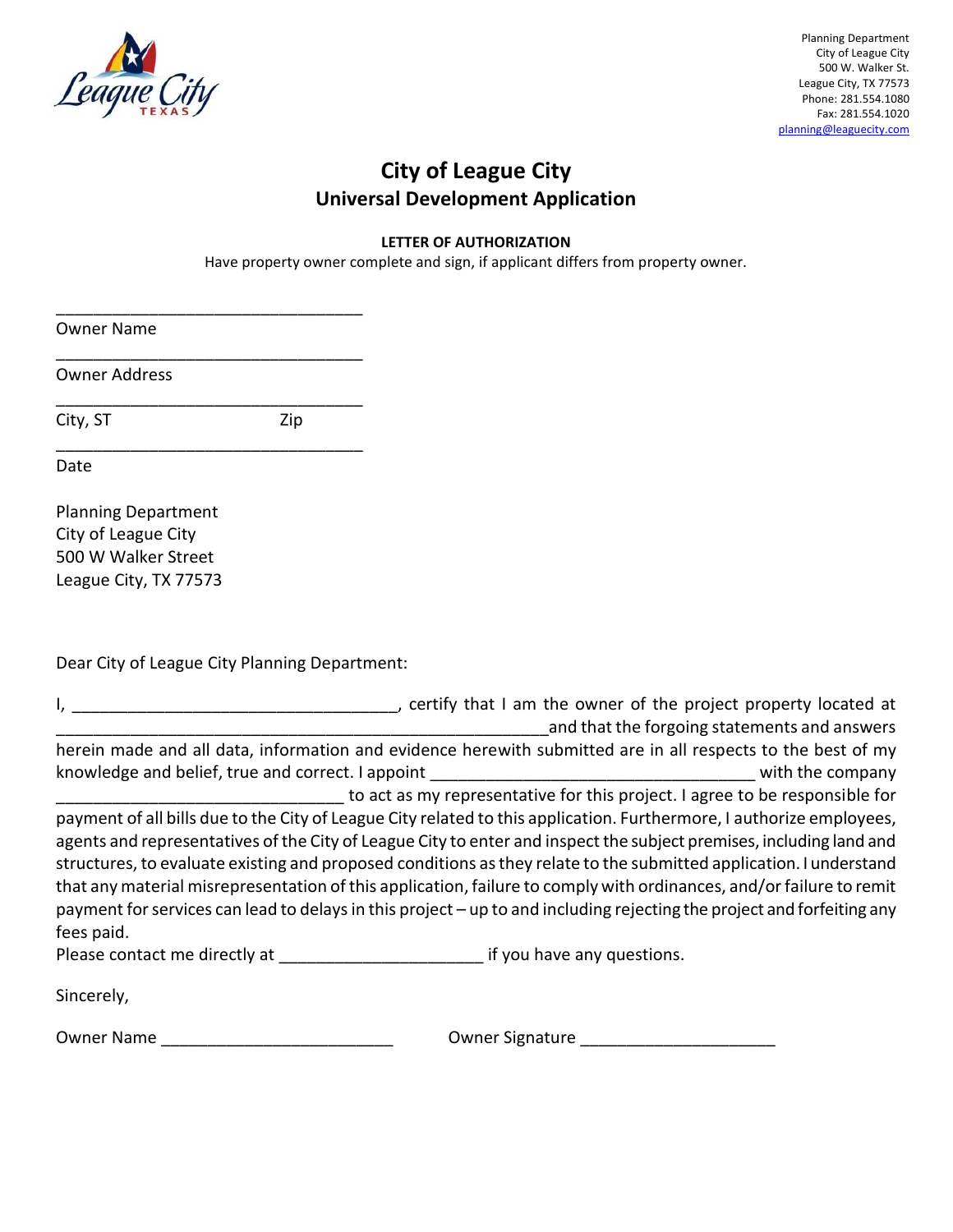# **TREE DISPOSITION PERMIT APPLICATION**

#### **Project Name: \_\_\_\_\_\_\_\_\_\_\_\_\_\_\_\_\_\_\_\_\_\_\_\_\_\_\_\_\_\_\_\_\_\_\_\_\_\_\_\_\_\_\_\_\_\_\_\_\_\_\_\_\_**

This checklist is provided to assist you in addressing the minimum requirements for a Tree Disposition Permit submission. An application is incomplete unless all applicable information noted below is submitted to the Planning Department. Indicate that all information isincluded on the submitted plans by checking the box next to the required information. **Checking the box certifiesto the City that you have completely and accurately addressed the issue**. If not applicable, indicate an "N/A" next to the box. Return this completed form at the time of application submittal.

Types and Description, Select all that apply:

- ❑ **Single-Family residence – New Construction** A removal of a tree from an undeveloped property to construct a single-family residence
- ❑ **Unhealthy / Structurally Unstable Tree**

A removal of a tree from a developed property due to the deteriorating health of the tree and/or the tree is causing structural damage to a nearby building/structure *(Unhealthy/Unstable tree(s) do not require replacement.)*

❑ **Commercial Project – New Construction**

A removal of a tree from an undeveloped property to construct a commercial building

❑ **Commercial Project – Addition** A removal of a tree from a developed commercial property due to an expansion ofthe existing commercial project

\_\_\_\_\_\_\_\_\_\_\_\_\_\_\_\_\_\_\_\_\_\_\_\_\_\_\_\_\_\_\_\_\_\_\_\_\_\_\_\_\_\_\_\_\_\_\_\_\_\_\_\_\_\_\_\_\_\_\_\_\_\_\_\_\_\_\_\_\_\_\_\_\_\_\_\_\_\_\_\_\_\_\_\_\_\_\_\_\_\_\_\_\_ \_\_\_\_\_\_\_\_\_\_\_\_\_\_\_\_\_\_\_\_\_\_\_\_\_\_\_\_\_\_\_\_\_\_\_\_\_\_\_\_\_\_\_\_\_\_\_\_\_\_\_\_\_\_\_\_\_\_\_\_\_\_\_\_\_\_\_\_\_\_\_\_\_\_\_\_\_\_\_\_\_\_\_\_\_\_\_\_\_\_\_\_\_ \_\_\_\_\_\_\_\_\_\_\_\_\_\_\_\_\_\_\_\_\_\_\_\_\_\_\_\_\_\_\_\_\_\_\_\_\_\_\_\_\_\_\_\_\_\_\_\_\_\_\_\_\_\_\_\_\_\_\_\_\_\_\_\_\_\_\_\_\_\_\_\_\_\_\_\_\_\_\_\_\_\_\_\_\_\_\_\_\_\_\_\_\_

❑ **Other (Describe below):** 

| <b>ATTACHMENT A - TREE DISPOSITION PERMIT</b> |                                                                                                                                                                                                                  |  |
|-----------------------------------------------|------------------------------------------------------------------------------------------------------------------------------------------------------------------------------------------------------------------|--|
| <b>Included</b>                               | <b>Item Description</b>                                                                                                                                                                                          |  |
|                                               | A copy of the deed and a title report                                                                                                                                                                            |  |
| □                                             | PDF format on disc containing all documents rotated and formatted in sequential order<br>based upon cover page                                                                                                   |  |
|                                               | Supporting details describing the reason the tree(s) is/are being removed, including a<br>mitigation plan if needed.                                                                                             |  |
| □                                             | For removal of unhealthy or damaged tree(s) – Submit survey of property showing general<br>location of tree(s) to be removed. Tree mitigation may still be required for commercial<br>and multi-family property. |  |
|                                               | For removal of tree(s) for reasons other than damage - Submit Tree Deposition Plan for<br>mitigation                                                                                                             |  |

| Fees                                              |  |
|---------------------------------------------------|--|
| Application Fee for Administrative Approval: \$50 |  |